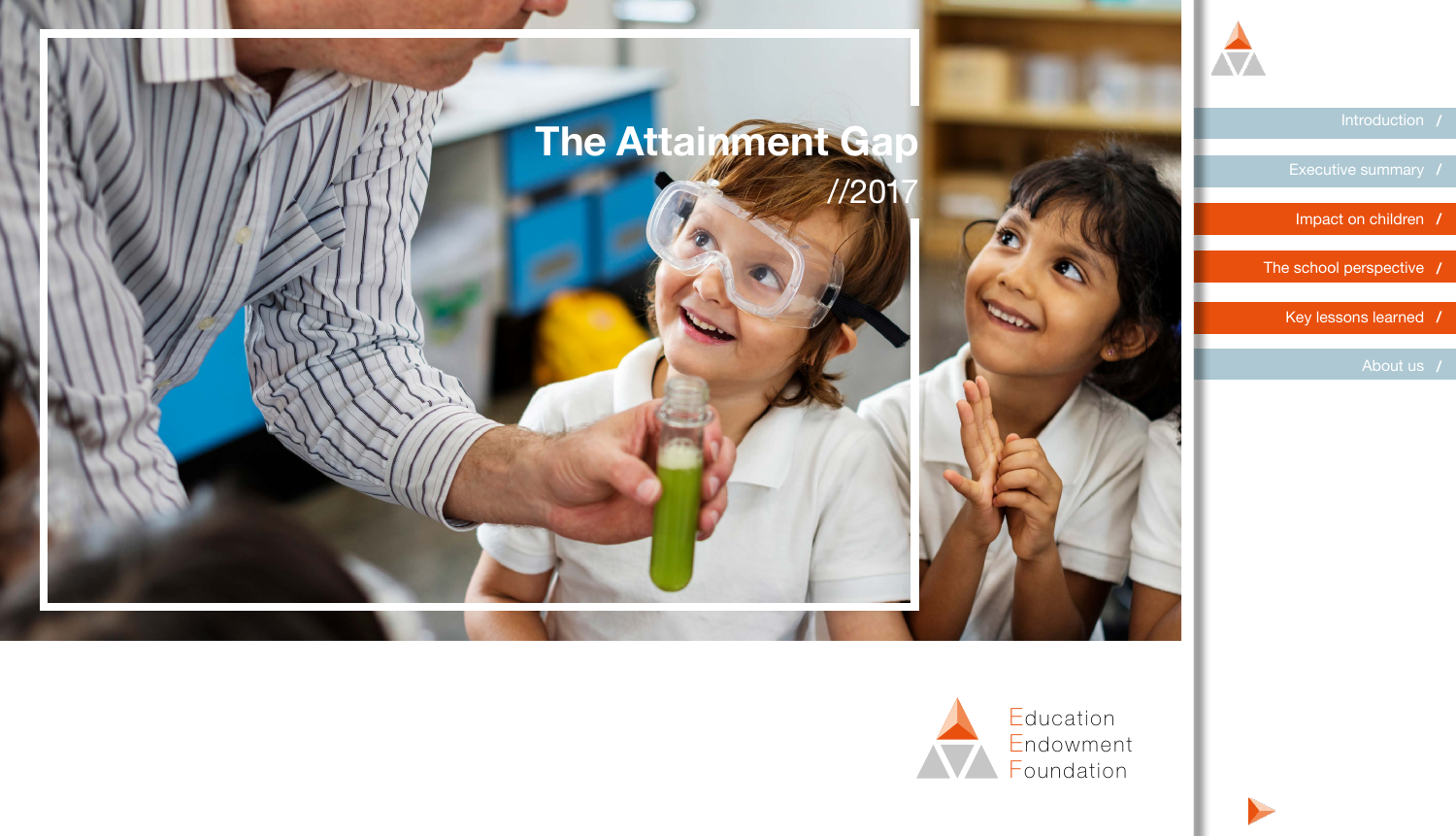

[Executive summary](#page-2-0) **/**

[Impact on children](#page-4-0) **/**

[The school perspective](#page-9-0) **/**

 [Key lessons learned](#page-16-0) **/**

[About us](#page--1-0) **/**

# <span id="page-1-0"></span>About the EEF

The Education Endowment Foundation (EEF) is an independent charity dedicated to breaking the link between family income and educational achievement.

#### We aim to:

- raise the attainment of 3-18 year-olds, particularly those facing disadvantage;
- develop their essential life skills; and
- prepare young people for the world of work and further study.

We support teachers and senior leaders by providing free, independent and evidence-based resources designed to improve practice and boost learning.

We do this by *generating evidence* of what works to improve teaching and learning, funding rigorous trials of promising but untested programmes and approaches.

We then support schools, as well as early years and post-16 settings, across the country in *using evidence* to achieve the maximum possible benefit for young people.

# 5 ways the EEF has made a difference

- 1. Over 10,000 schools, nurseries and colleges in England have volunteered to take part in an EEF trial: part of a step change in the sector's engagement in robust education research.
- 2. Since 2011, we have funded work with more than 1,000,000 children and young people, including some 350,000 eligible for free school meals.
- 3. Up to two-thirds of all senior leaders in schools use our Teaching and Learning Toolkit to inform their decision-making.
- 4. The EEF's most promising programmes have enabled students to make  $+3$  months of additional progress in a year. These projects particularly benefited students eligible for free school meals, who made on average +4 months' additional progress.
- 5. The lifetime gains for students taking part in EEF trials amount to three times the cost of delivering and evaluating them, according to independent analysis.

# Acknowledgements

We would like to thank the many organisations working in this field whose research we have used in producing this report, in particular the Education Policy Institute and the Social Mobility Commission, as well as, of course, the Department for Education.

We are also grateful to our founding partners, The Sutton Trust and Impetus-PEF, for their continuing support of the EEF's work.

#### A note about the definition of 'disadvantage'

This report uses the broad term 'disadvantage' to refer to those children and young people who face particular challenges because of the economic circumstances they face when growing up.

The most commonly accepted proxy measure of such economic disadvantage is eligibility for free school meals. This was the original qualifying criterion for eligibility for the Pupil Premium, government funding allocated to to tackle the attainment gap, introduced in 2011.

Since then, the government has broadened this criterion to apply to pupils who have been eligible for free school meals at any time in the past six year ('Ever-6 FSM'). It has also broadened the Pupil Premium to other cate facing disadvantage, such as the children of service families and those who are looked after by local authorities.

The term 'disadvantage' can, therefore, apply to (from the narrowest to broadest measures) FSM-eligible pupils; Ever-6 FSM-eligible pupils / deprivation Pupil Premium pupils; or Pupil Premium pupils. We have aimed to be cl the text to which category of pupils the data refers, where it is identified. The trends we are highlighting in this report apply to all disadvantaged children and young people, no matter how defined.

#### **January 2018**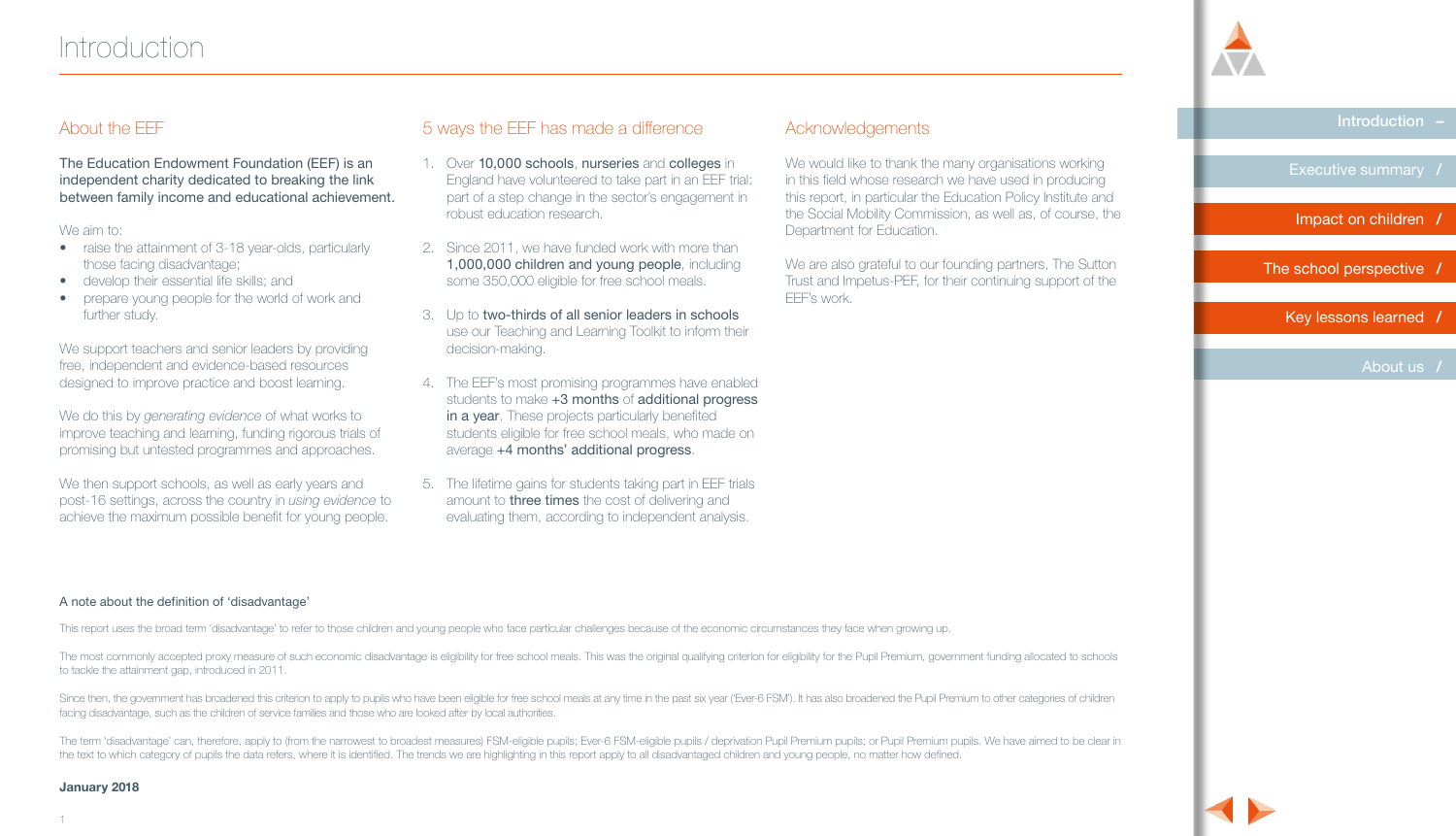<span id="page-2-0"></span>To begin to tackle the challenge of the attainment gap requires us first to understand it – both the scale and nature of the gap, as well as the factors most likely to help close it.

This report assesses the attainment gap through the lens, first, of children and young people; and secondly, of schools, as well as early years and post-16 settings. It highlights and summarises what we believe to be the key issues, and how our analysis of them informs our practical work with teachers and senior leaders.

We then summarise 15 of the key lessons the EEF has learned from our six years funding work to generate evidence of 'what works' to improve teaching and learning; and then scaling that evidence to create the maximum possible benefit for children and young people, particularly those facing disadvantage.

# The attainment gap: its impact on children and young people

- The attainment gap is largest for children and young people eligible for free school meals (the best available proxy measure of economic disadvantage) and those assessed with special educational needs.
- The gap begins in the early years and is already evident when children begin school aged 5.
- The gap grows wider at every following stage of education: it more than doubles to 9.5 months by the end of primary school, and then more than doubles again, to 19.3 months, by the end of secondary school. This shows the importance of intervening early and then of continuing to attend to the needs of disadvantaged pupils.
- A majority of 19 year-olds who have been eligible for free school meals leave education without a good standard of recognised qualifications in English and maths – without which, achieving their goals in the world of work or further study will be much harder.
- While the attainment gap has reduced a little over the past decade, it remains significant. The current slow progress in narrowing the gap means it will persist for decades.
- Our forecast of the attainment gap for the next five years suggests some positive progress for free school meal-eligible pupils in GCSE English and maths; but no headway on Attainment 8 and a widening of the gap in Progress 8.
- Even small improvements in young people's GCSE qualifications yield significant increases in their lifetime productivity returns and in national wealth – highlighting the importance of continuing to focus on improving results for currently low-attaining pupils.

# The attainment gap: the school perspective

- The attainment gap is not a problem found only in schools assessed by Ofsted as performing poorly – the gap is as large in schools rated 'Outstanding' as it is in schools rated 'Inadequate'.
- There does not appear to be a direct relationship between increased school funding and increased pupil attainment – what matters most is how schools can effectively and efficiently use the resources they have (both financial and human) for maximum impact.
- The Pupil Premium is a valuable focus for closing the attainment gap – but it is important schools consider how they can best use all their resources to improve the quality of teaching, as this will benefit all pupils, but particularly the most disadvantaged.
- One region, London, stands out for its success in improving attainment for disadvantaged pupils and closing the gap.
- There is huge variability in outcomes for disadvantaged pupils between schools with similar levels of disadvantage.
- In 10% of primary schools and 8% of secondary schools, disadvantaged pupils are doing better than the national average for all pupils. This shows it is possible to narrow the attainment gap – if we can find effective ways to learn from the successes of the best-performing schools, and achieve greater consistency between similar schools.
- Schools where disadvantaged pupils are currently attaining below the average of disadvantaged pupils in similar schools should consider how they can help those young people to at least reach that average level of attainment as an initial goal.
- Reaching this goal would make a big difference both in improving the outcomes of disadvantaged pupils and in closing the overall attainment gap.

[Introduction](#page-1-0) **/**

Executive summary

[Impact on children](#page-4-0) **/**

[The school perspective](#page-9-0) **/**

 [Key lessons learned](#page-16-0) **/**

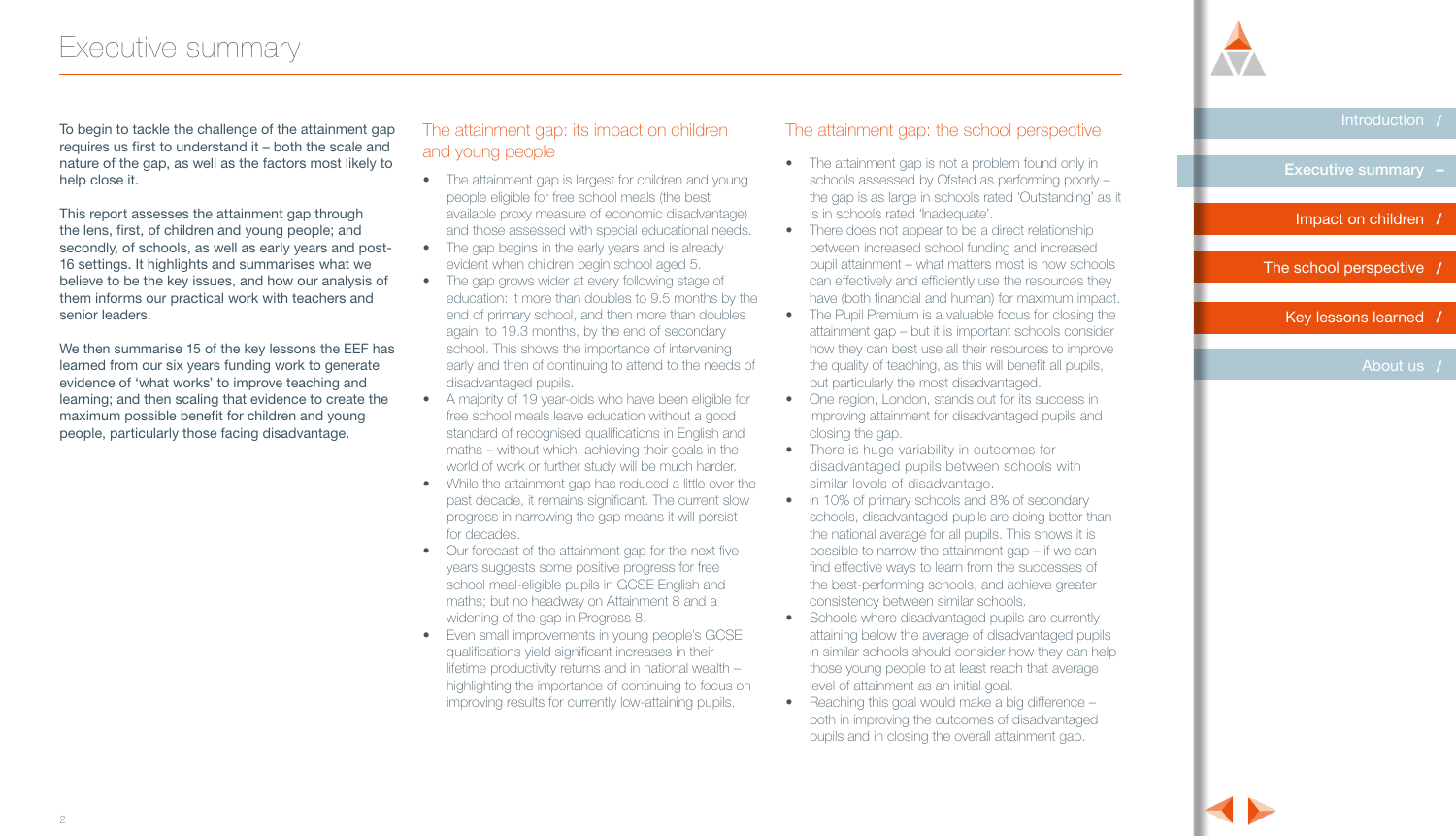# Closing the attainment gap: 15 key lessons learned in the EEF's first 6 years

More than £96 million has been invested by the EEF and our funding partners in the evaluation of 160 projects since we began our work in 2011. These have involved more than 10,000 schools, as well as early years and post-16 settings, in England and reached over one million children and young people.

We are funding more randomised controlled trials (RCTs) in education than any other organisation globally and have commissioned more than 10% of all known trials in education around the world.

This body of work, alongside the wider international evidence, has enabled us to draw together some key lessons we think are both useful and important. These are summarised on pages 16-17 of this report.



[Introduction](#page-1-0) **/**

[Executive summary](#page-2-0)

[Impact on children](#page-4-0) **/**

[The school perspective](#page-9-0) **/**

 [Key lessons learned](#page-16-0) **/**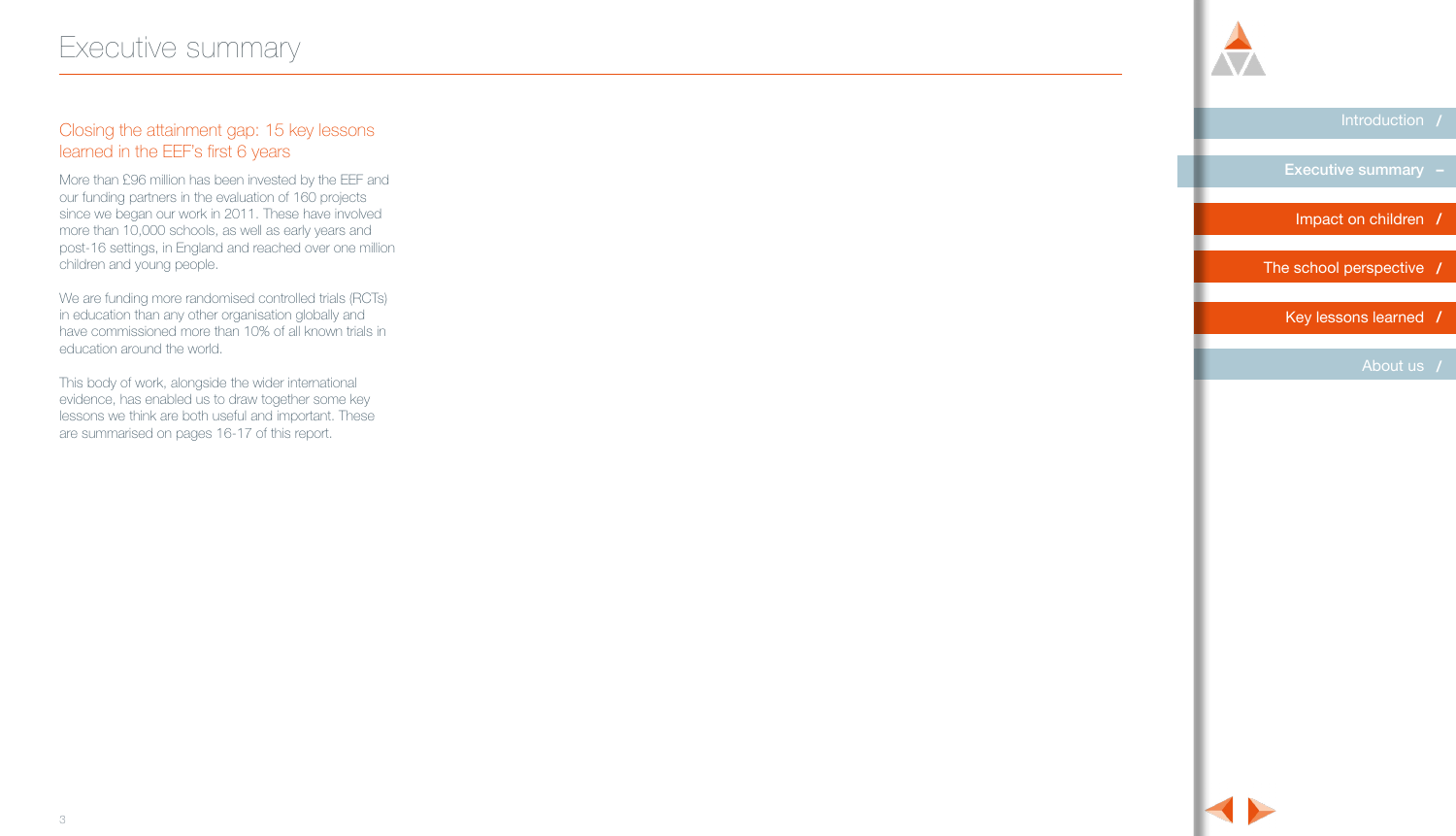### <span id="page-4-0"></span> $\begin{bmatrix} 1 \\ 1 \end{bmatrix}$ una people The attainment gap: its impact on children and young people

A good education, with the qualifications to show for it, can transform lives for the better.

Conversely, young people who finish their studies without attaining the expected standards will struggle both in further study and the world of work.

### Why we focus on economic disadvantage

The EEF's focus is on the attainment gap between children and young people from economically disadvantaged backgrounds and their fellow students. We use eligibility for free school meals (FSM) as the best available proxy measure of economic disadvantage.

The following charts show the attainment gap between FSM-eligible pupils and all other pupils. As can be seen, this attainment gap is significantly larger than the gap for gender or first language.

#### *Attainment gap, age 11, by different pupil characteristics:i*

Percentage reaching the expected standard in reading, writing and mathematics for different groups England, 2016 (state-funded schools)



i. 'National curriculum assessments: key stage 2, 2016 (revised)', Department for Education (June 2017)

### Attainment gap, age 16, by different pupil characteristics:<sup>i</sup>i England, 2016 (state-funded schools)



Disadvantaged

ii. GCSE and equivalent results: 2015 to 2016 (provisional)', Department for Education (October 2016) iii. 'Special educational needs in England', Department for Education (January 2017)

**Year 2 (KS1)**

**62** There is a larger attainment gap for pupils with special educational needs (SEN) than any other group. This is linked closely with economic disadvantage: 27% of pupils with special educational needs are eligible for free school meals compared to 12% of pupils without special educational needs.iii

> Key point: the attainment gap is greatest for those from economically disadvantaged backgrounds and those assessed with special educational needs.

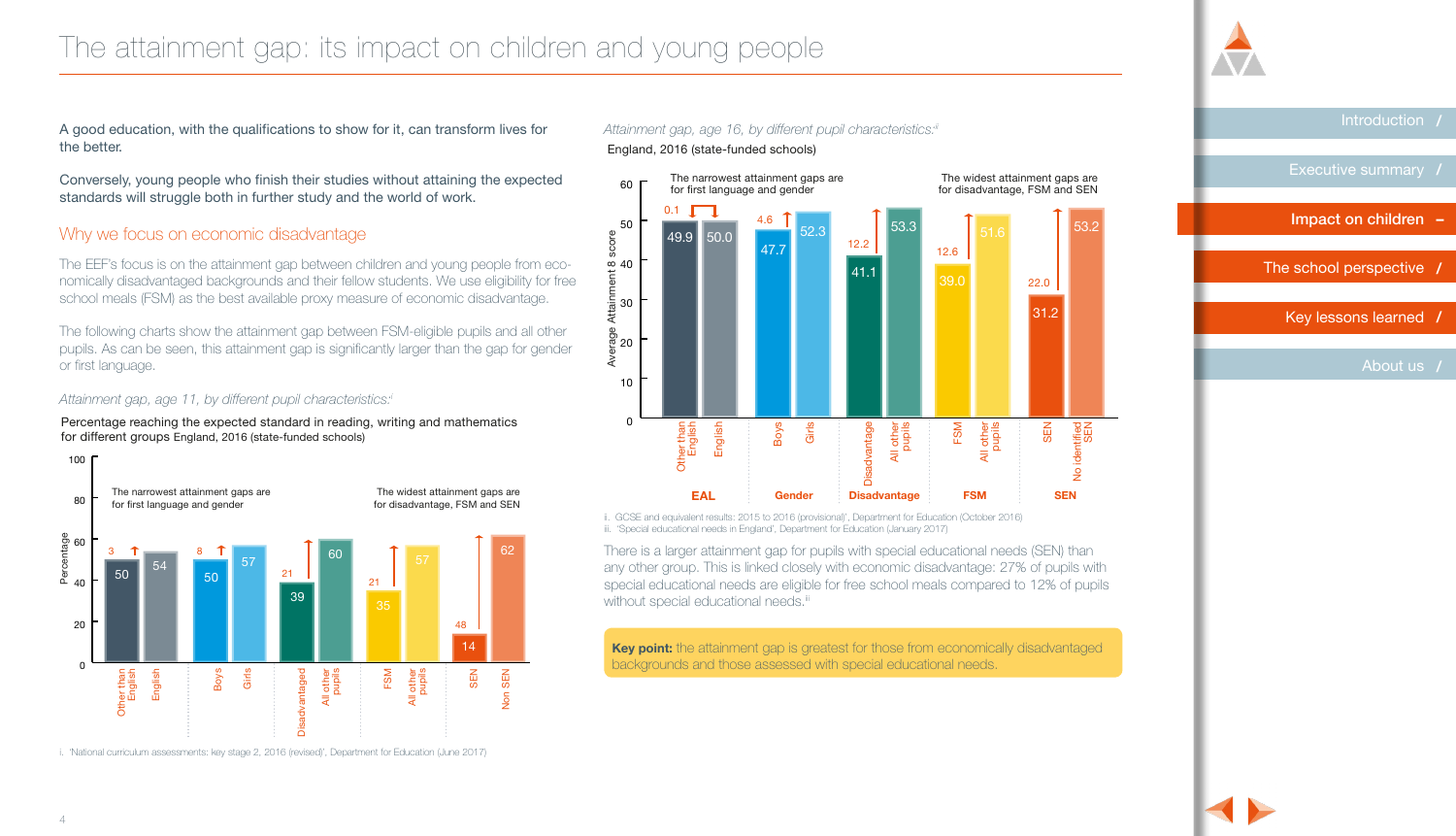

Esti[mated Lifet](#page-6-0)ime Productivity Return

[Introduction](#page-1-0) **/**

[Executive summary](#page-2-0) **/**

[Impact on children](#page-4-0) **–**

[The school perspective](#page-9-0) **/**

**England, Key lessons learned /** 

80

[About us](#page--1-0) **/**

Non FSM FSM Gap

people facing economic disadvantage. The following charts show what the attainment gap looks like and how it grows – and the impact this has on the future life prospects of children and young

# From Early Years to GCSE

kt 11 years of 57 <sup>21</sup> <sup>21</sup> next 11 years of full-time education, it worsens. evident by the time they begin school, aged 5. Over the stational pisadvantaged The gap in outcomes between those students from the least well-off backgrounds and their classmates is already

Institute<sup>iv</sup>, shows the gaps between disadvantaged pupils J<br>N and air others, convented into an el<br>how these grow from age 5 to 16: ة<br>O All other and all others, converted into an estimate of months, and<br>how these arow from age 5 to 16: Now these grow from age 5 to 16:<br>• there is a 4.3 month gap at the start of school be-48 The chart, right, using data from the Education Policy

- Disadvantaged<br>Disaged tween disadvantaged children and their classmates;
- primary school; and • this more than doubles to 9.5 months by the end of
	- then more than doubles again, to 19.3 months, by<br>the end of secondary school the end of secondary school

Without at least 5 good GCSEs most young people will struggle to achieve their goals, either for further study or in the world of work.

#### **All disadvantaged pupils**



iv. 'Closing the Gap? Trends in educational attainment and disadvantage', Education Policy Institute (July 2017)

**Key point:** the gap between disadvantaged pupils and all others is evident even when children begin school at age 5 and grows bigger at every stage of education afterwards.

#### **EEF support:**

recounted information about the specifics of what pupils do and don't know. Effective assessment helps teachers Assessment – pandulary teacher assessment - is a crucial skill which provides teachers with up-to-date and<br>accurate information about the specifics of what pupils do and don't know. Effective assessment helps teachers<br>iden Assessment – particularly teacher assessment - is a crucial skill which provides teachers with up-to-date and identify pupils in need of additional support so they can catch up and keep on track. However, assessment is a **Assessing and Monitoring Pupil Progress guide** – a free, interactive online tool – is designed to help teachers unpick some of the problems and offers some practical next steps to put into practice. Our aim is to support improving teacher assessment and monitoring, ensuring the evidence put to use in schools has the best possible chance of targeting the right pupils at the right time.



Since 2015, all 16 to 18-year-old students who did not achieve at least a pass grade in their English and maths GCSEs – formerly a C-grade, now a '4' – are required to continue studying and resit the GCSE (or an alternative 'stepping stone' qualification, such as a level 2 functional skills qualification). Achieving this level is widely accepted as demonstrating good literacy and numeracy skills.

**Attainment at age 16 and 19 in English and maths** 

Post-16

v. ''Level 2 and 3 attainment in England: Attainment by age 19 in 2016', Department for Education (March 2017)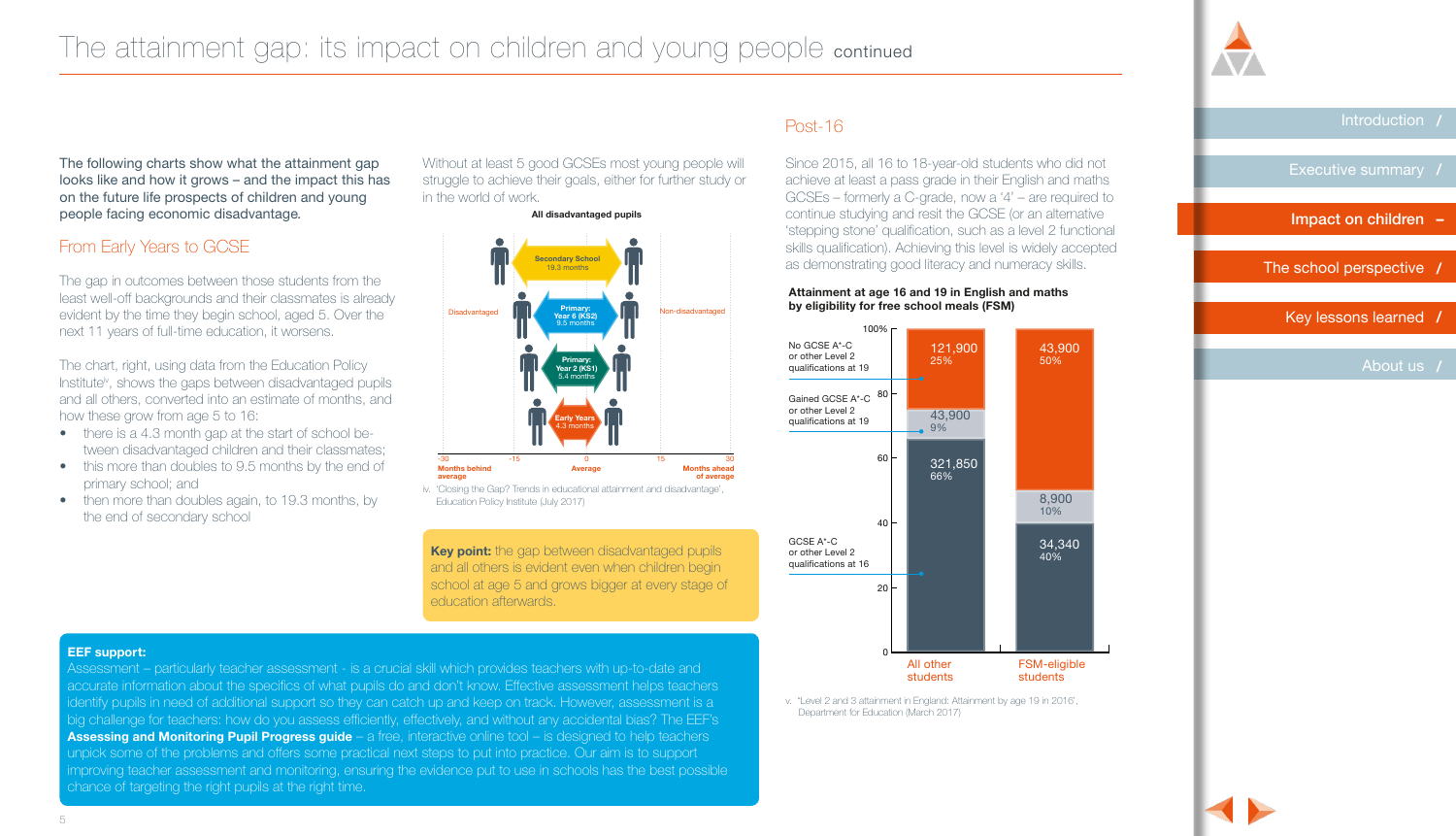

[Executive summary](#page-2-0) **/**

[Impact on children](#page-4-0) **–**

[The school perspective](#page-9-0) **/**

 [Key lessons learned](#page-16-0) **/**

[About us](#page--1-0) **/**

<span id="page-6-0"></span>The latest official figures show the scale of the challenge, in particular for students from disadvantaged backgrounds<sup>v</sup>. By age 19 over 164,000 students – 30% of the total cohort – had still not achieved a good standard of recognised qualifications in English and maths. Worryingly, this includes a majority (50.2%) of all students who had been eligible for free school meals.

These qualifications are prerequisites for progressing into secure, good quality employment, including apprenticeships; as well as into further study, including higher education.

Failure to reach this level is, therefore, a personal and individual tragedy, the cumulative impact of which can lead to long-term, structural challenges – political, economic and social – for the nation as a whole.

Key point: a majority of 19 year-olds who have been eligible for free school meals leave education without a good standard of recognised qualifications in English and maths.

# Historic trends

The attainment gap is a stubborn, persistent problem in all phases of education. We see this in Early Years all the way through to GCSE...<sup>vi</sup>

**Attainment gaps over time for disadvantaged pupils in primary and secondary school (months)**

| <b>SCHOOL</b><br><b>TYPES</b> | <b>YEAR</b>             | <b>EARLY YEARS</b> | <b>PRIMARY</b><br><b>SCHOOL</b> | <b>SECONDARY</b><br><b>SCHOOL</b> |
|-------------------------------|-------------------------|--------------------|---------------------------------|-----------------------------------|
| State-funded<br>mainstream    | 2007                    | 5.5                | 12.3                            | 21.9                              |
|                               | 2008                    | 5.3                | 11.8                            | 21.8                              |
|                               | 2009                    | 5.2                | 11.5                            | 21.7                              |
|                               | 2010                    | 5.0                | 11.0                            | 20.7                              |
|                               | 2011                    | 4.9                | 11.1                            | 20.2                              |
|                               | 2012                    | 4.9                | 10.2                            | 19.6                              |
|                               | 2013                    | 4.7                | 10.0                            | 19.0                              |
|                               | 2014                    | 4.6                | 9.9                             | 19.0                              |
|                               | 2015                    | 4.3                | 9.6                             | 19.2                              |
|                               | 2016                    | 4.3                | 9.5                             | 18.9                              |
|                               | 2015-2016 Change        | $-0.1$ $(-1%)$     | $-0.1(-1%)$                     | $-0.3(-1%)$                       |
|                               | 2007-2016<br>change (%) | $-1.2$ ( $-22\%$ ) | $-2.8$ $(-2.3%)$                | $-3.0$ $(-14%)$                   |
| All<br>state-funded           | 2016                    | 4.3                | 9.5                             | 19.3                              |

... and also in post-16 attainment:viii

#### **Level 2 English and maths attainment by age 19 by FSM eligibility at 15**

England, young people in state-funded schools at academic age 15, cohorts 19 in 2005-2016



vi 'Closing the Gap? Trends in educationalttainment and disadvantage', Education Policy Institute (July 2017)

vii 'Level 2 and 3 attainment in England: Attainment by age 19 in 2016', Department for Education (March 2017)

While the gap in schools has narrowed over the past decade, on current trends it will take another 50 years to close it, according to the Education Policy Institute.

Key point: while the attainment gap has reduced a little over the past decade, it is still significant and progress in narrowing it is too slow.

**Attainment at age 16 and 19 in English and maths**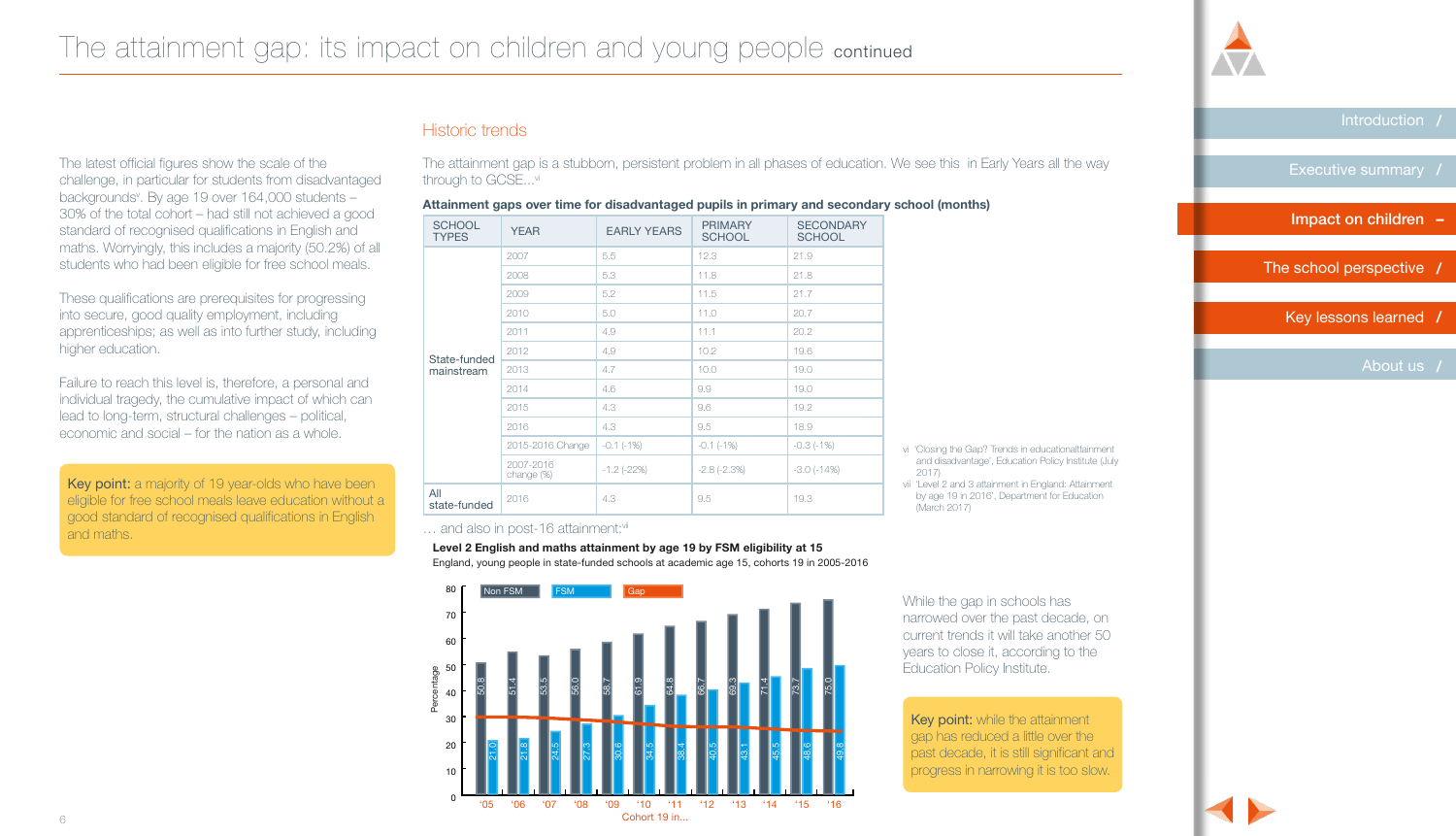# A 5-year forecast of the GCSE attainment gap

We know that there is significant correlation between how pupils attain at Key Stage 2 (when they are 11) with how they attain at Key Stage 4 (when they are 16). For example, in the 2016 GCSE cohort, just 11% of students assessed as below the expected standard at KS2 went on to achieve at least a C grade in English and maths.

This correlation between KS4 outcomes and prior attainment at KS2 allows us to project the national attainment gap at GCSE on the following measures: viii

|      | <b>GCSE ATTAINMENT 8</b><br><b>SCORE GAP</b>              | <b>GCSE PROGRESS 8</b><br>% PT GAP                                                                            | <b>GCSE ENGLISH AND MATHS</b><br>% PT GAP                                                                |
|------|-----------------------------------------------------------|---------------------------------------------------------------------------------------------------------------|----------------------------------------------------------------------------------------------------------|
|      | (between Pupil Premium-eligible pupils<br>and all others) | (between %-age Pupil Premium-eligible<br>pupils making greater than average<br>progress and all other pupils) | (between %-age Pupil Premium-eligible<br>pupils with at least a good pass grade<br>and all other pupils) |
| 2017 | 11.0                                                      | 14.8                                                                                                          | 24.0                                                                                                     |
| 2018 | 11.2                                                      | 15.2                                                                                                          | 23.4                                                                                                     |
| 2019 | 11.3                                                      | 15.7                                                                                                          | 22.4                                                                                                     |
| 2020 | 11.0                                                      | 15.7                                                                                                          | 21.8                                                                                                     |
| 2021 | 10.8                                                      | 15.6                                                                                                          | 21.5                                                                                                     |

viii. Bespoke analysis by FFT for the Education Endowment Foundation.

These figures suggest that, across the five years, 2017-21, the GCSE attainment gap:

- narrows slightly based on Attainment 8 scores;
- widens slightly based on Progress 8; and
- narrows more significantly based on the proportion of good passes in English and maths.

We should note that, looking at the data up to 2016, the gaps for Attainment 8 and Progress 8 have both narrowed, principally because disadvantaged pupils are now taking more subjects that count towards the Attainment 8 score.

As this forecast for 2017-21 is based on prior attainment at KS2, there is leeway for changes in secondary schools to make a difference.

For instance, if the trend for entering Pupil Premium-eligible pupils for more subjects that count towards Attainment 8 and Progress 8 continues, then the gap will close by more than the forecast. If Pupil Premium-eligible pupils were entered for the same number of subjects as all other pupils, the Attainment 8 score gap would close by about 2 points – for 2021, this would reduce the gap from 10.8 to 8.8, a significant reduction.

Key point: improvements at Key Stage 2 mean there is some good news in our 5-year forecast of the English and maths GCSE attainment gap. However, the forecast also suggests that, as it stands, there will be little or no further headway in closing the overall attainment gap by age 16, as measured by either Attainment 8 or Progress 8 – unless secondary schools take steps now to boost GCSE outcomes for their Pupil Premium-eligible pupils.

**EEF support:** Teachers and senior leaders are inundated with information about different programmes and training courses to help boost their students' outcomes. There are thousands of studies, too, most of which are presented in academic papers and journals. It can be difficult to know where to start. That is why the EEF publishes our **Guidance Reports**, clear and actionable recommendations for effective teaching based on the best research available and EEF work to date. They are designed to help practitioners navigate the wealth of information out there and give all learners – particularly those from the poorest backgrounds – the skills they need to succeed. Recent reports have focused on Improving Literacy in Key Stages 1 and 2 and Improving Mathematics in Key Stages 2 and 3. A further seven reports are scheduled for the coming year addressing high-priority issues for teachers, such as Science in secondary schools, use of digital technology, and metacognition and self-regulation.



[Introduction](#page-1-0) **/**

[Executive summary](#page-2-0) **/**

[Impact on children](#page-4-0) **–**

[The school perspective](#page-9-0) **/**

 [Key lessons learned](#page-16-0) **/**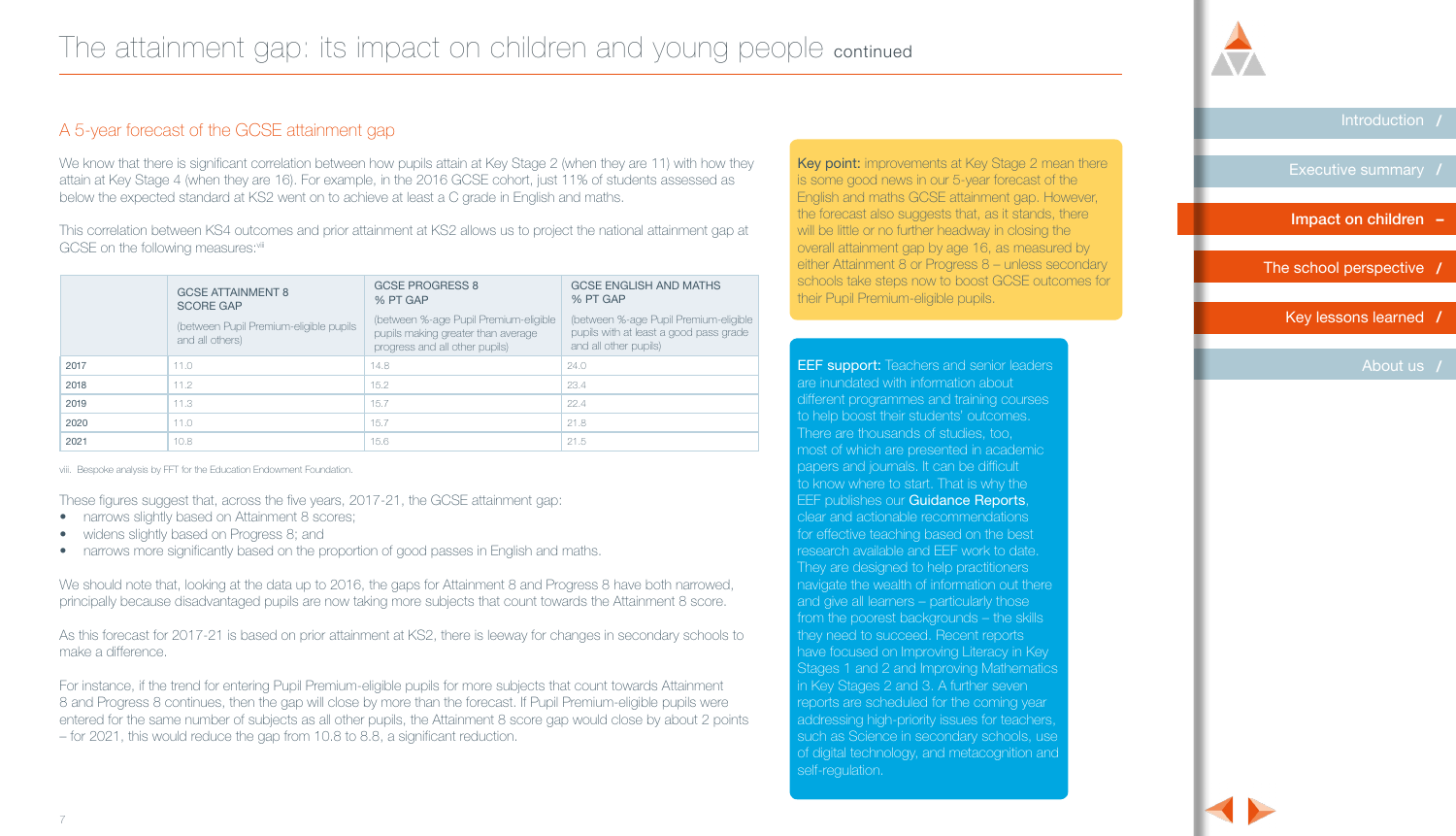#### The attainment gap: its impact on children and young people continued  $\mathbb{R}^n$  $\sqrt{2}$

0

# Personal impact of improved qualifications

40

It is no surprise that the better a young person's academic qualifications at school, the greater the likelihood of securing a well-paid job. What, perhaps, is more surprising is the big difference that can be yielded by even a modest improvement in young people's qualifications.

The Department for Education has undertaken an analysis<sup>ix</sup> to estimate the lifetime productivity returns associated with achieving five good GCSEs, including English and maths. This found:

- Individuals who achieve 5+ good GCSEs including English and maths as their highest qualification, have estimated lifetime productivity returns in excess of £100,000, compared to those with below level 2 or no qualifications.
- Even achieving very low levels of qualification just one or two GCSE passes compared to no qualifications – is associated with large economic gains.
- Modest incremental improvements in GCSE attainment also have sizeable lifetime productivity returns, across the spectrum of GCSE achievement.
- Leaving education without any qualifications at all carries a large economic cost to the individual (as well as to society in terms of lost output).

These figures take no account of the wider benefits to the individual and society from improved educational attainment, such as better health outcomes or reduced crime; nor of the increased numbers of pupils progressing to higher qualification levels (such as A- levels, apprenticeships or degrees) from improved GCSE performance.

Key point: even small improvements in young people's GCSE qualifications yield significant increases in their economic benefit to society.

# National impact of improved qualifications

The clear gain to the individual from improved attainment is also true for the national economy. An analysis conducted in 2013<sup>x</sup> estimated that, if the UK had, in recent decades, taken action to close the attainment gap at 11 so that the poorest pupils achieved the same levels as others by the end of primary school, GDP in 2020 would be around £30 billion, or 1.8%, higher.

Similarly, in December 2017<sup>xi</sup>, the Department for Education published an analysis suggesting that if disadvantaged pupils in all regions performed as well as disadvantaged pupils in London, this would lead to an overall economic benefit of around £20 billion in present value terms.

- ix. 'GCSEs, A levels and apprenticeships: their economic value', Department for Education (December 2014)
- x. 'Too young to fail', Save the Children (October 2013)
- xi. Economic returns to GCSEs: region and disadvantage', Department for Education (2017)





Key point: raising the attainment of young people from disadvantaged backgrounds and closing the attainment gap is likely to yield significant increases in national wealth.

EEF support: The EEF's grant-funding is designed to test the impact of a range of programmes and approaches, offering those with encouraging initial evidence the opportunity to put their idea to a fair but rigorous test. To date, more than £96 million has been invested by the EEF and our funding partners in the delivery and evaluation of 160 projects. Collectively, these have involved over 10,000 schools, as well as early years / post-16 settings, in England – and reached more than one million children and young people, 35% of them eligible for free school meals. The lifetime gains for students taking part in EEF trials amount to three times the cost of delivering and evaluating them, according to independent analysis.

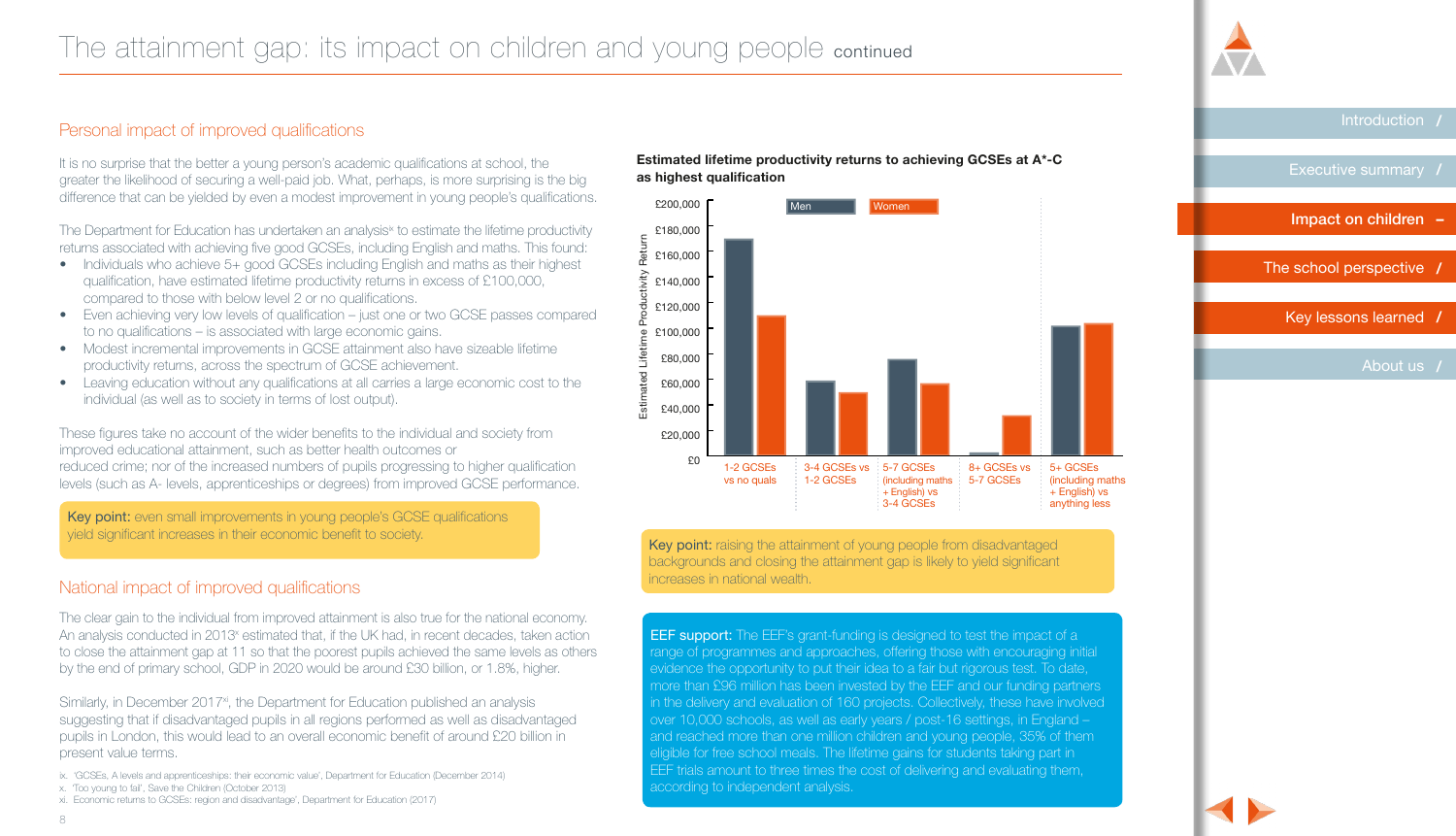<span id="page-9-0"></span>It is clear there is a consistent gap in children and young people's attainment linked to economic disadvantage.

There are a range of explanatory factors (family background and circumstances) beyond the control of teachers and senior leaders to affect.

However, one factor – the quality of teaching in formal education – holds huge potential in reducing, and in some cases even eliminating, the attainment gap.

### The gap exists in all types of schools

The attainment gap is not a problem restricted only to schools classified as under-performing: it is found in all types of schools.

This chart shows the GCSE outcomes (Attainment 8 scores) for disadvantaged pupils and non-disadvantaged pupils grouped according to their school's overall effectiveness, as assessed by Ofsted.<sup>xi</sup>

**GCSE Attainment 8 scores for disadvantaged and non-disadvantaged pupils** By school overall effectiveness judgement



xii. Chart supplied to EEF by Ofsted (September 2017)

As might be expected, Attainment 8 scores for all pupils is higher in 'Outstanding'- or 'Good'-rated schools<sup>xii</sup>i than in **of all average and the schools** of a very set on the average and the schools of a very set on the **(2016-2017 prices)** schools rated as either 'Requires improvement' or 'Inadequate'.

However, the size of the Attainment 8 gap between disadvantaged and non-disadvantaged pupils is all but identical across all four Ofsted-rated categories of school.

an diture per per pupil 2016-17 prices per pupil 2016-17 prices per pupil 2016-17 prices per pupil 2016-17 pri<br>ii. more schools to achieve a Good/Outstanding attainment gap.<br>attainment gap. So while wanting more schools to achieve a Good/Outstanding rating from Ofsted is itself a valid aim – after all, absolute attainment levels for all pupils in 'Outstanding' and 'Good'-rated schools is higher – it is not in itself sufficient to close the

Key point: the attainment gap is consistent across all types of schools, regardless of their Ofsted rating.

xiii. 87% of all learners are in schools currently rated 'Outstanding' or 'Good', according to Ofsted (as at 31 March 2017)

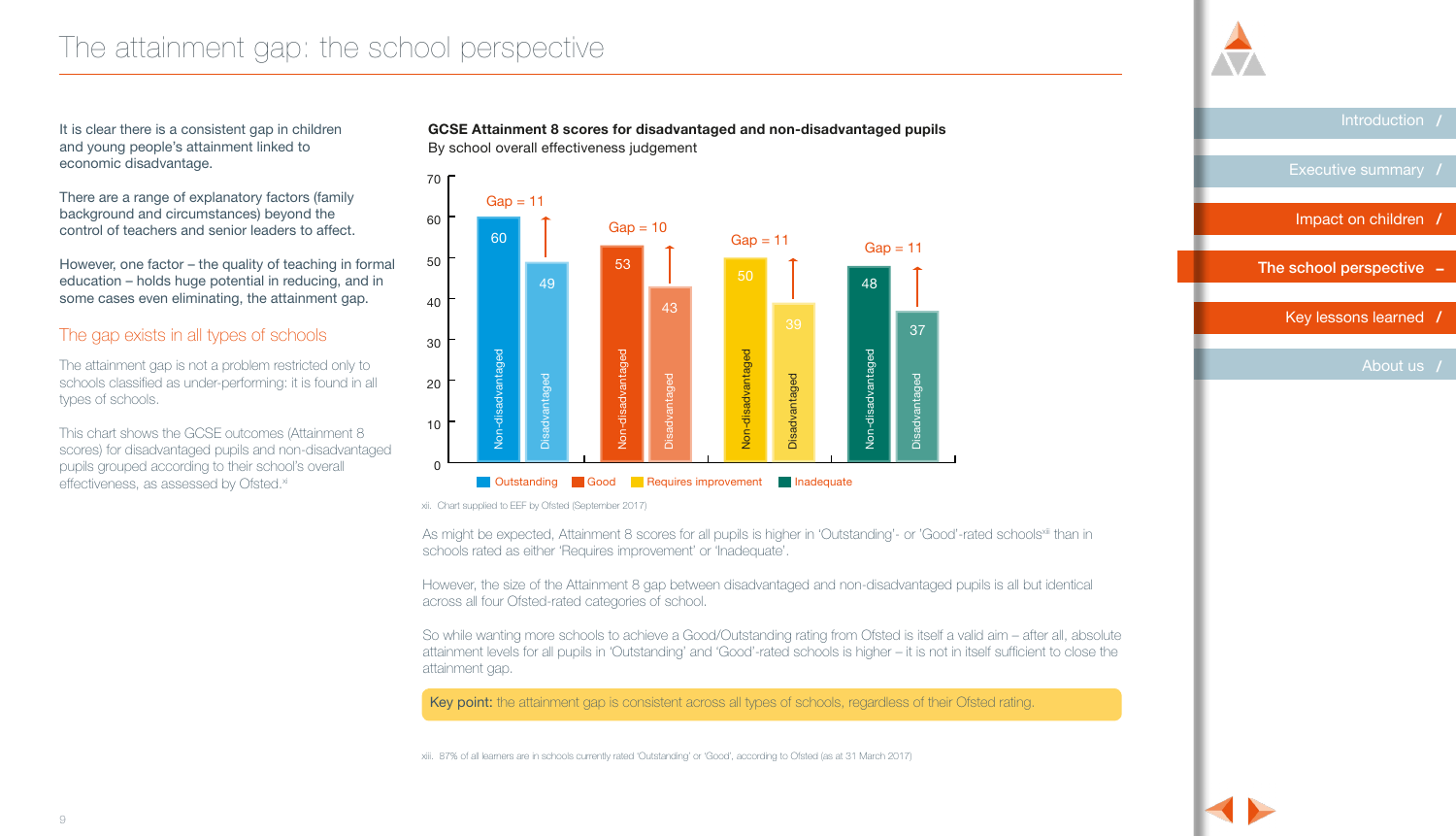# The link between school funding and attainment Disadvantaged <u>dia</u><br>Disa

Public spending per pupil in real terms has more than doubled in both primary and secondary schools over the past 40 years, with much of that increase concentrated in the period 1999-2012.<sup>xiv</sup>

Disadvantaged

Disadvantaged

### **Spending per pupil in primary and secondary schools, actual and plans (2016-2017 prices)**



It is much less clear that there has been a similar increase in attainment outcomes for pupils over that period. As Professor Robert Coe of Durham University has noted, when reviewing the evidence from international surveys, independent studies, and national exam results: 'a clear and definitive answer to the question of whether standards have risen is not possible. The best I think we can say is that overall there probably has not been much change.'<sup>w</sup>

The funding situation now facing schools is very different. While their overall funding has been maintained in recent years, even as other parts of the public sector have faced cuts, school budgets are likely to be much tighter in the coming years. Getting value for money is going to be critical to schools' ability to secure improvements in pupil outcomes.

Key point: While a good level of funding for schools is important for a range of reasons, there does not appear to be a direct relationship between increased school funding and increased pupil attainment - what matters most is how schools can effectively and effi- $\sim$  ciently use the resources they have (both financial and human) for maximum impact.

> **EEF support:** It was to help schools make best use of funding for disadvantaged pupils that the Sutton Trust first published what is now known as the EEF Teaching and Learning **Toolkit**,<sup>1</sup> an accessible summary of the international evidence on teaching 5-16 year-olds. Together with its Early Years companion, it aims to guide senior leaders and teachers towards the 'best bets' for improving pupils' attainment on the basis of high-quality research of what has (and also what hasn't) worked in the past. The Toolkit covers 46 topics, each summarised in terms of the average impact on: (1) attainment, (2) the strength of the supporting evidence, and (3) the cost. Independent surveys indicate the EEF Toolkit is used by up to two-thirds of all senior leaders in schools.

[Introduction](#page-1-0) **/**

[Executive summary](#page-2-0) **/**

[Impact on children](#page-4-0) **/**

[The school perspective](#page-9-0) **–**

 [Key lessons learned](#page-16-0) **/**

[About us](#page--1-0) **/**

xiv. 'Long-run comparisons of spending per pupil across different stages of education', Institute for Fiscal Studies, (February 2017)

xv. 'Improving education: a triumph of hope over experience', Professor Robert Coe (June 2013)

20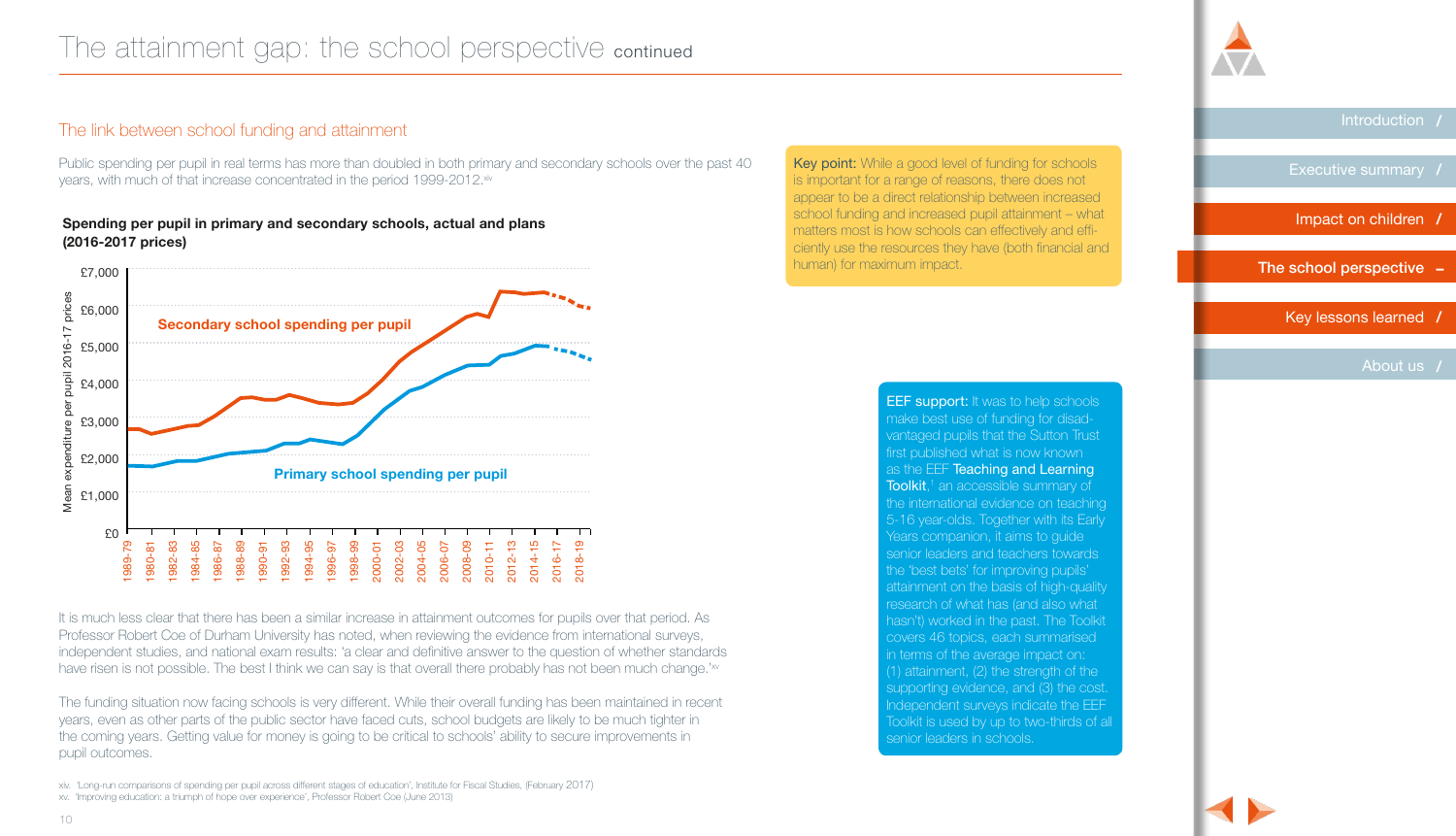# Pupil Premium

Additional money – the Pupil Premium – is available to schools to support the learning of disadvantaged pupils.

When launched in 2011, it totalled £623 million (£430 per eligible pupil). By 2017, the total funding pot had grown to £2,412 million, which includes £1,320 for each eligible pupil at primary school and £935 for each eligible pupil at secondary school. The Pupil Premium has been guaranteed in cash terms by the current government to 2022.

In 2016-17, just over 1.1m (24.9%) primary school pupils in England were eligible for Pupil Premium funding; in secondary schools there were 805,649 (29.1%) Pupil Premium-eligible pupils. The Pupil Premium represents a considerable amount of discretionary funding for most schools. The average value per school in 2017 is:<sup>xvi</sup>

- Primary school =  $£81,441$
- Secondary school =  $£167,948$

How schools use their Pupil Premium allocation is entirely up to them, though they are expected to publish information on what it has been spent and what impact it has had on educational attainment.

Valuable as the Pupil Premium is in helping schools to target support towards their disadvantaged pupils, it represents a relatively small part of a school's overall budget.

Quality of teaching is one of the biggest drivers of pupil attainment, particularly for those from disadvantaged backgrounds. It is crucial, therefore, that schools focus all their resources (not just the Pupil Premium) on proven ways of improving teaching, such as tried and tested continuing professional development courses and feedback methods.

11 By being clear about the issues facing disadvantaged pupils, using evidence to identify the solutions most likely to work, and thinking hard about these are implemented, schools will be in the best position to deploy limited resources effectively.

Key point: the Pupil Premium is a valuable focus for closing the attainment gap – but it is important schools consider how they can best use all their resources to improve the quality of teaching, as this will benefit all pupils, but particularly the most disadvantaged.

# Regional variations in pupil attainment

Looking at the attainment gap on a regional basis, it is the performance of pupils in London which stands out.

The table below<sup>ndi</sup> shows that a majority (51%) of London's FSM-eligible pupils achieved  $A^*$ -C grades in GCSE English and maths in 2016. In the neighbouring South East barely one-third of FSM-eligible pupils did so. London's attainment gap was 19 percentage points; the South East's was 34 percentage points. FSM-eligible pupils in London were 52% more likely to get 5 or more good GCSEs in 2015 than FSM-eligible pupils in other parts of the country.<sup>xviii</sup>

|                                 | % FSM CHILDREN ACHIEVING<br>A*-C GRADES IN GCSE<br><b>ENGLISH AND MATHS</b> | % NON-FSM CHILDREN<br>ACHIEVING A*-C GRADES IN<br><b>GCSE ENGLISH AND MATHS</b> | <b>ATTAINMENT</b><br>GAP % PT |
|---------------------------------|-----------------------------------------------------------------------------|---------------------------------------------------------------------------------|-------------------------------|
| <b>London</b>                   | 51.1%                                                                       | 70.1%                                                                           | 19.0                          |
| <b>West Midlands</b>            | 38.2%                                                                       | 64.5%                                                                           | 26.3                          |
| <b>North East</b>               | 37.6%                                                                       | 66.5%                                                                           | 28.9                          |
| <b>Yorkshire and the Humber</b> | 35.8%                                                                       | 65.2%                                                                           | 29.4                          |
| <b>East Midlands</b>            | 35.3%                                                                       | 65.1%                                                                           | 29.8                          |
| <b>North West</b>               | 36.3%                                                                       | 66.2%                                                                           | 29.9                          |
| <b>East of England</b>          | 35.6%                                                                       | 67.0%                                                                           | 31.4                          |
| <b>South West</b>               | 35.4%                                                                       | 67.3%                                                                           | 31.9                          |
| <b>South East</b>               | 34.9%                                                                       | 68.8%                                                                           | 33.9                          |
|                                 |                                                                             |                                                                                 |                               |

The reasons for the transformational improvements in pupils' outcomes in London in the past 15 years have been much debated. It is not possible to identify for sure why it happened – the causal mechanisms – as the reforms introduced were not robustly evaluated. Researchers have proposed a number of plausible explanations for what has been termed 'the London effect', notably: improvements at primary schools from the late 1990s; the London Challenge and other initiatives within secondary schools; and a significant influx of pupils from high-attaining immigrant families.

In the other eight regions of England, the proportion of FSM-eligible pupils achieving A\*-C in English and maths is in a narrow range between 35% and 38%. In only two non-London areas – Rutland and Slough – did FSM-eligible pupils achieve above the London average; Windsor and Maidenhead (51%), Birmingham, Calderdale, and East Riding (all 45%) were the next closest.



xvi. Source: 'Pupil premium 2016 to 2017: school-level allocations', Department for Education (March 2017)

xvii. 'Revised GCSE and equivalent results in England: 2015 to 2016', Department for Education (January 2017)

xviii. 'State of the nation 2016: social mobility in Great Britain', Social Mobility Commission (November 2016)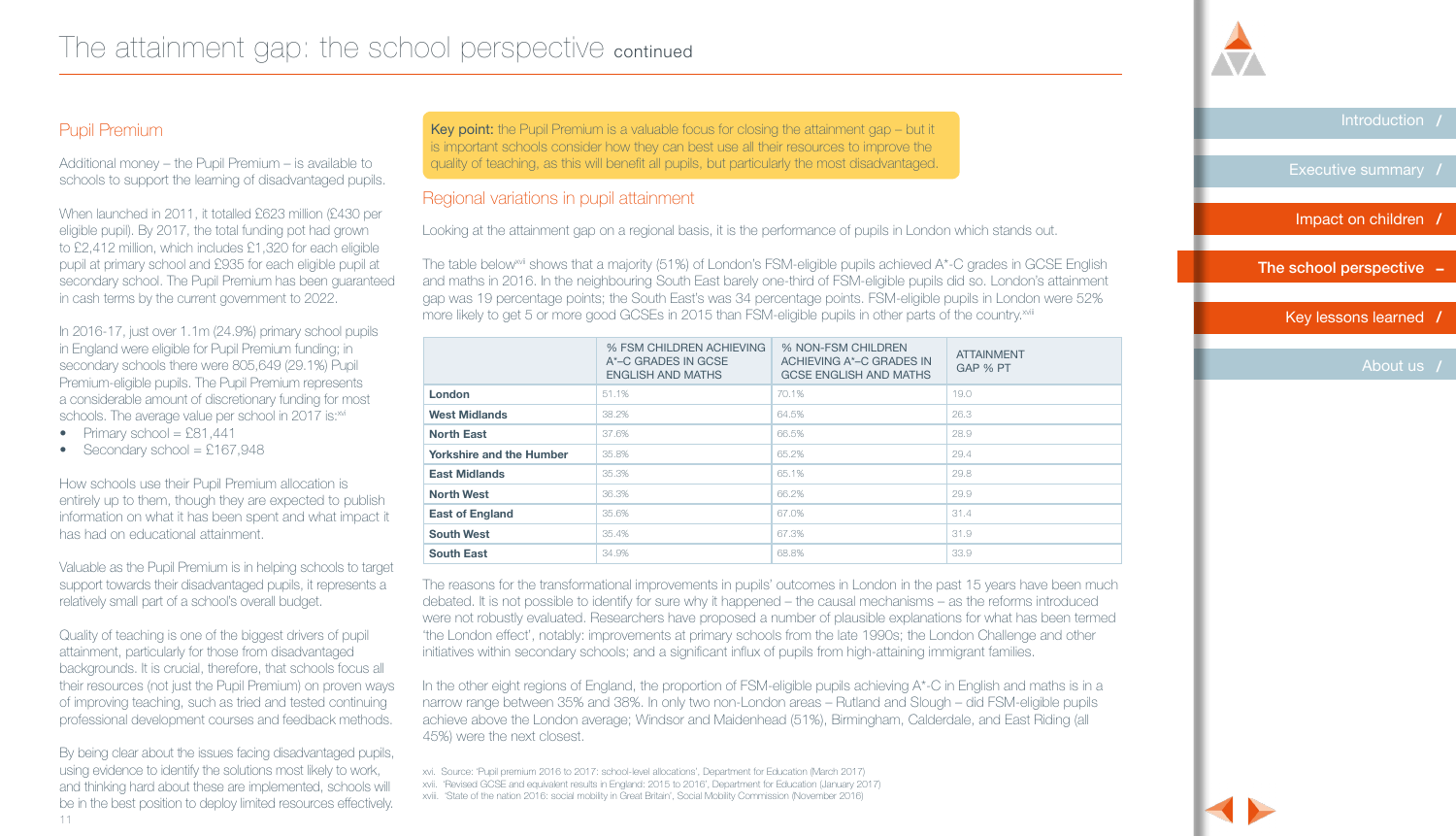

[Executive summary](#page-2-0) **/**

[Impact on children](#page-4-0) **/**

[The school perspective](#page-9-0) **–**

 [Key lessons learned](#page-16-0) **/**

[About us](#page--1-0) **/**

#### Averages, however, can conceal as much as they reveal. For example, while London has boroughs such as Westminster (63%) and Tower Hamlets (58%) where large numbers of FSM-eligible pupils attain well, there are other boroughs where performance is markedly lower, such as Havering (34%) and Bexley (41%) in the east of the city.

Key point: one region, London, stands out for its success in improving attainment for disadvantaged pupils and closing the gap.

# The schools where disadvantaged pupils are bucking the trend

Analysis of the attainment gap through the lens of geography can only take us so far. The reality is that, within each area, there are schools where FSM-eligible pupils are doing well and others where they are doing less well. This simple point highlights one of the main challenges in tackling the attainment gap: the big variation in the performance of similar schools with equivalent resources and intakes.

The following two graphs analyse the attainment gap according to the level of disadvantage in state-funded schools in England.

### *At primary school…*

**Title** the spectrum of disadvantage, with 72% of them having an above-average proportion of disadvantaged pupils. More There are 1,726 primary schools in England – 10% of all primaries – where disadvantaged pupils at Key Stage 2 attain above the national average scaled score for all 11 year-olds.<sup>xixi</sup> As the graph shows, these schools are spread across than 70% are outside London.



5<sup>th</sup> percentile – 95<sup>th</sup> percentile (i.e., 90% of schools are within this range)

**The mean** attainment score for disadvantaged pupils

mean attainment score for all pupils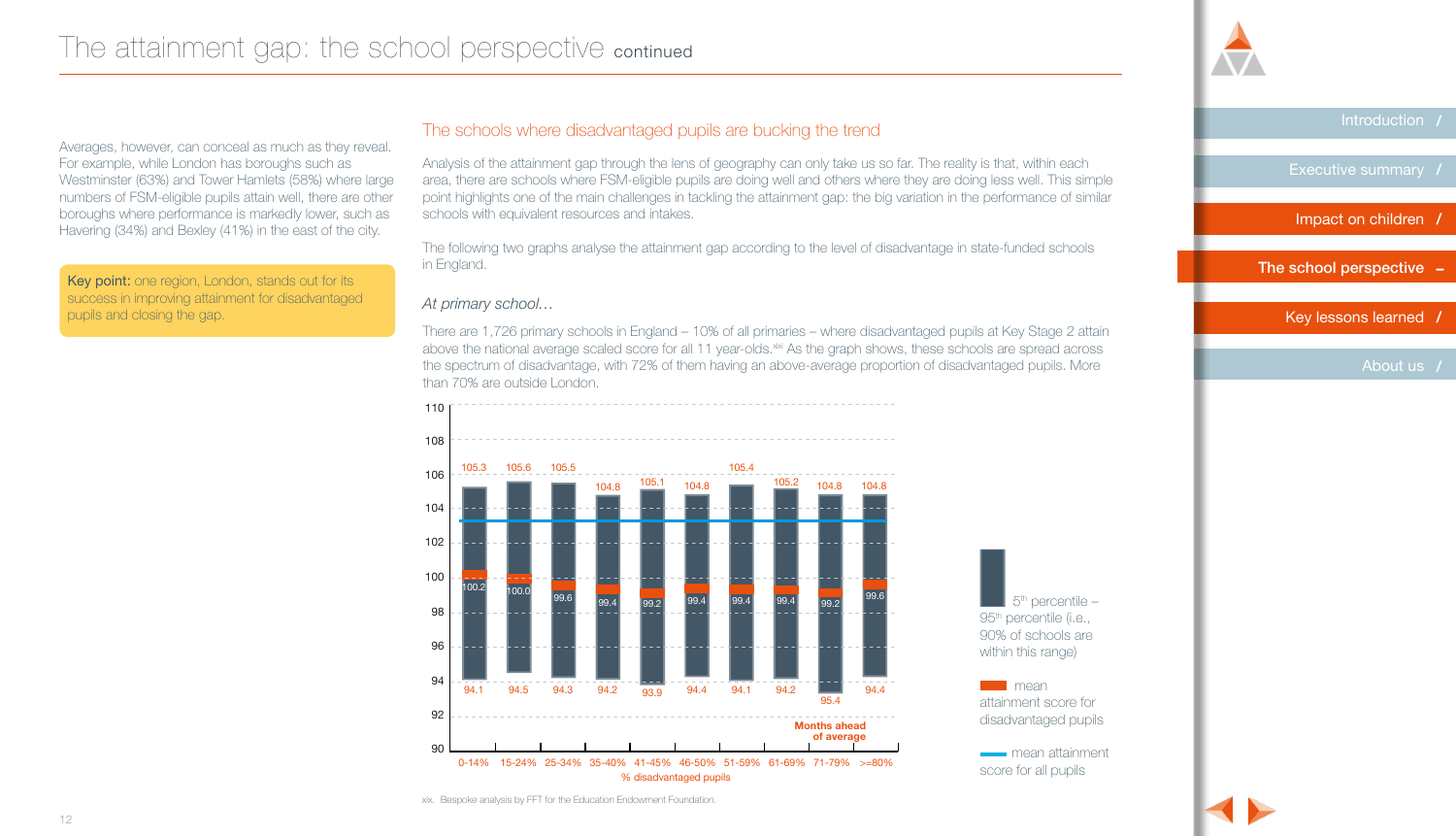# The attainment gap: the school perspective continued

### *At secondary school…*

Looking at the performance of disadvantaged pupils in secondary schools at GCSE, we see once again that schools with similar levels of disadvantaged pupils achieve very different Attainment 8 results.

For example, there are schools with 41-45% of disadvantaged pupils where those pupils achieve an Attainment 8 score of 27.7 (equivalent to 5 D-grades at GCSE, including English and Maths); and schools with similar levels of disadvantaged pupils where they achieve a score of 49.8 (equivalent to 8 C-grades at GCSE, including English and Maths).

There are 272 secondary schools in England – 8% of all secondaries – where disadvantaged pupils at GCSE perform above the national Attainment 8 score for all 16 year-olds. Of these 272, 108 (40%) are schools with an above average proportion of disadvantaged pupils, most of which (78) are in London.

It is interesting to note that higher average attainment for disadvantaged pupils is located in schools at either ends of the disadvantaged spectrum. A plausible hypothesis is that disadvantaged pupils in the schools with fewest disadvantaged pupils benefit from a 'peer effect'. For schools with high levels of disadvantaged pupils, the biggest single driver of improved attainment appears to be the significant proportion of minority ethnic pupils; the data for white pupils only shows no upturn in average attainment for the two groups of schools with the highest proportions of disadvantaged pupils.



1,000 schools in Yorkshire. As with all work we fund, EEF support: Applying evidence in the classroom remains a real challenge. No-one is better-placed to support schools in doing this than teachers themselves. That is why the EEF has launched our Research Schools Network in collaboration with the Institute for Effective Education. Now 22-strong, including 11 schools in the government-designated Opportunity Areas, it is intended this Network will lead the way in bringing education research and everyday classroom practice closer together, using their expertise to support more than 2,000 schools across the country. In addition, the EEF is funding two major campaigns to promote the effective use of evidence, focusing on: (1) primary-age literacy in the North East in a major £10 million initiative co-funded with Northern Rock Foundation; and (2) better use by schools of teaching assistants in up to these will be independently evaluated so we can assess the potential of such campaigns.



[Executive summary](#page-2-0) **/**

[Introduction](#page-1-0) **/**

[Impact on children](#page-4-0) **/**

[The school perspective](#page-9-0) **–**

 [Key lessons learned](#page-16-0) **/**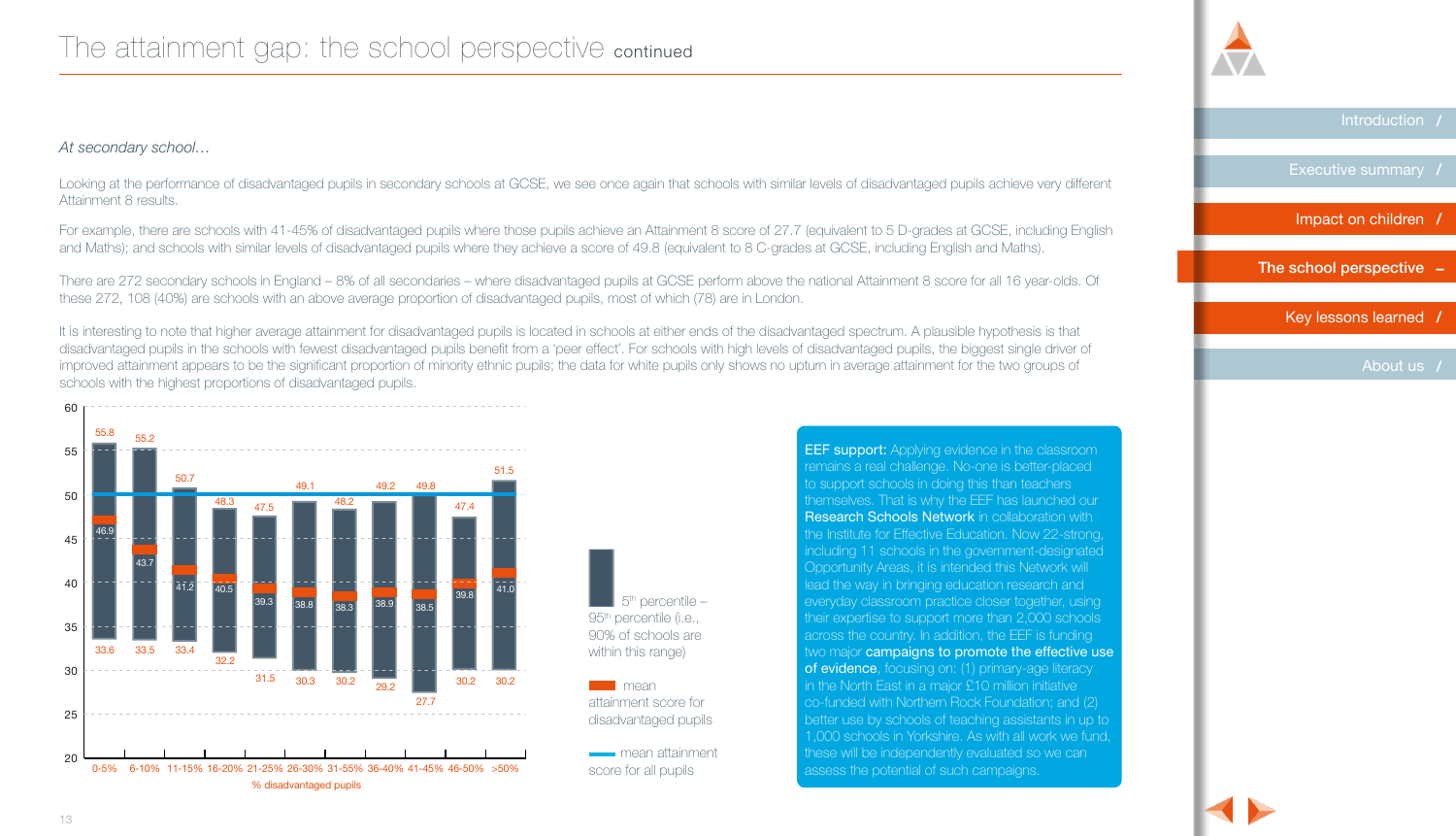

[Executive summary](#page-2-0) **/**

[Impact on children](#page-4-0) **/**

[The school perspective](#page-9-0) **–**

 [Key lessons learned](#page-16-0) **/**

[About us](#page--1-0) **/**

# Families of Schools

The data presented above is a simplification intended to highlight the variability in outcomes for disadvantaged pupils for schools with similar levels of disadvantage. It is important to note that the data presented here does not control for prior attainment, nor for English as an Additional Language, both potentially important explanatory factors for variance at the school level.

It is for this reason the EEF has developed our Families of Schools database, freely available online. This controls for those variables, enabling a much fairer comparison between similar schools at the individual school level. If all schools are to produce great results for all their pupils it is vital that we learn from the successes of the best-performing schools and enable this to be shared in a supportive and constructive way with those schools which need more help.

Key point: there is huge variability in outcomes for disadvantaged pupils between schools with similar levels of disadvantaged pupils. There are, however, a significant number of primary and secondary schools across the country where disadvantaged pupils are doing better than the all-pupil national average. This suggests it is possible to close the attainment gap – if we can find effective ways to learn from the successes of the best-performing schools, and achieve greater consistency between similar schools. The EEF's Families of Schools database is one practical tool designed to enable individual schools to do just that.

EEF support: The EEF's Families of Schools database groups similar schools together based on factors including prior attainment, percentage of pupils eligible for free school meals, and the number of children with English as an additional language. The attainment of pupils on a range of measures can then be compared with similar schools, allowing teachers, school-leaders and governors to understand the size and nature of their attainment gap in relation to other similar institutions. The database provides a wealth of information to help schools learn from the best-performing institution in each family.

# A realistic goal for school improvement to start closing the attainment gap

Closing the attainment gap will be hard work. However, as the analysis above shows it is possible, and, indeed, is already happening in some schools.

The challenge is to mobilise the effective practice in a minority of schools: to reduce the variability in pupil outcomes we currently see and to increase consistency across the schools system. Put simply, it is about more good teaching for all pupils, as this will especially benefit the most disadvantaged.

Though it might be tempting to expect all schools to be as good as the best performing, there is a more realistic initial goal to work towards. That is for schools with below-average outcomes for their disadvantaged pupils to reach at least the average attainment levels for schools with similar levels of disadvantage to them. In secondary schools with 26%-30% disadvantaged pupils, for instance, this would mean moving from an Attainment 8 score of 30.2 to the average of 38.8. Doing so, would boost an individual student's GCSEs by around one grade in most of their Attainment 8 subjects.

Key point: Schools where disadvantaged pupils are currently attaining below the average of disadvantaged pupils in schools with similar levels of disadvantage should consider how they can help them to at least reach that average level of attainment as an initial goal.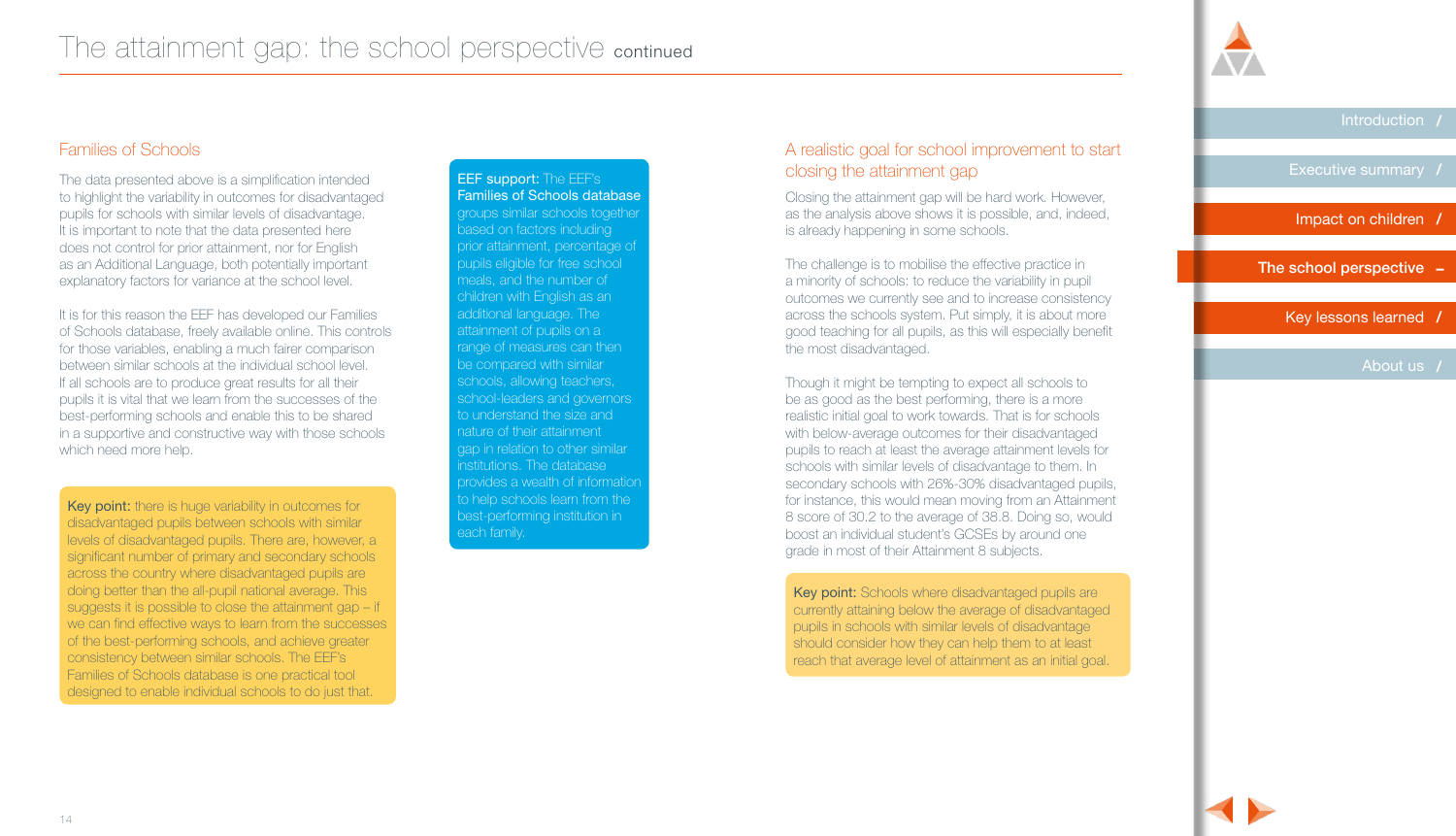Below we look at the impact nationally on the attainment gap if this goal were reached.

### Closing the gap: an illustration

*Q: What would happen to the attainment gap nationally IF schools where disadvantaged pupils are currently achieving below-average attainment outcomes were able to reach the average for schools with with similar proportions of disadvantaged pupils?*

The table below illustrates the difference that 'lifting the tail' could make to attainment levels, using the latest available data (2016)<sup>xx</sup>:

|                    | <b>ACTUAL NATIONAL</b><br><b>OUTCOME FOR</b><br><b>DISADVANTAGED PUPILS</b> | <b>ACTUAL NATIONAL</b><br><b>ATTAINMENT GAP</b> | PROJECTED NATIONAL<br><b>OUTCOME IF</b> | PROJECTED NATIONAL<br>$GAP$ IF | <b>CHANGE – INCREASE IN</b><br>ATTAINMENT AS % OF GAP<br><b>BETWEEN PUPIL PREMIUM-</b><br>ELIGIBLE PUPILS AND ALL<br><b>OTHER PUPILS</b> |
|--------------------|-----------------------------------------------------------------------------|-------------------------------------------------|-----------------------------------------|--------------------------------|------------------------------------------------------------------------------------------------------------------------------------------|
| <b>Key Stage 2</b> | 99.5 (average points score)                                                 | $-4.0$                                          | 100.8                                   | $-2.8$                         | $+32\%$                                                                                                                                  |
|                    | 98.9 (reading)                                                              | $-4.3$                                          | 100.2                                   | $-3.1$                         | $+31%$                                                                                                                                   |
|                    | 100.2 (maths)                                                               | $-3.6$                                          | 101.6                                   | $-2.3$                         | $+37\%$                                                                                                                                  |
|                    | -0.6 (value added)                                                          | -0.8                                            | 0.4                                     | $-0.2$                         | $+122%$                                                                                                                                  |
| <b>GCSE</b>        | 42.4 (Attainment 8)                                                         | $-11.0$                                         | 44.2                                    | $-9.0$                         | $+16%$                                                                                                                                   |
|                    | 4.4 (average no. of subject<br>entries - maximum 10)                        | $-1.0$                                          | 4.6                                     | $-0.8$                         | $+17%$                                                                                                                                   |
|                    | 9.2 (average grade per entry)                                               | $-0.5$                                          | 9.4                                     | $-0.3$                         | $+42%$                                                                                                                                   |
|                    | $-0.32$ (Progress 8)                                                        | $-0.5$                                          | $-0.17$                                 | $-0.3$                         | $+34%$                                                                                                                                   |

xx. Bespoke analysis by FFT for the Education Endowment Foundation.

Key point: if schools where disadvantaged pupils' outcomes are currently below average are able to help those pupils reach at least the average of those in schools with similar levels of disadvantage, this would make a big difference – both in improving their attainment and in closing the overall gap.

EEF support: As we build the evidence of a programme or approach's impact, we want to make sure that those with evidence of promise can reach more children and young people. The EEF's grant-funding for Promising Projects allows us to grow them further, while testing that there is a sustainable and successful model which will work at scale. So far, we have committed £10.7 million to support the continuing evaluation of these high-potential projects as they expand. They will involve some 1,900 schools and early years settings and reach 108,000 children and young people. However, we continue to recommend teachers conduct their own evaluations of new programmes and approaches to check if they are having a positive impact in their own context. Our DIY Evaluation Guide supports teachers to conduct their own evaluations of new programmes and approaches to monitor if they are having a positive impact in their own context.



[Executive summary](#page-2-0) **/**

[Introduction](#page-1-0) **/**

[Impact on children](#page-4-0) **/**

[The school perspective](#page-9-0) **–**

 [Key lessons learned](#page-16-0) **/**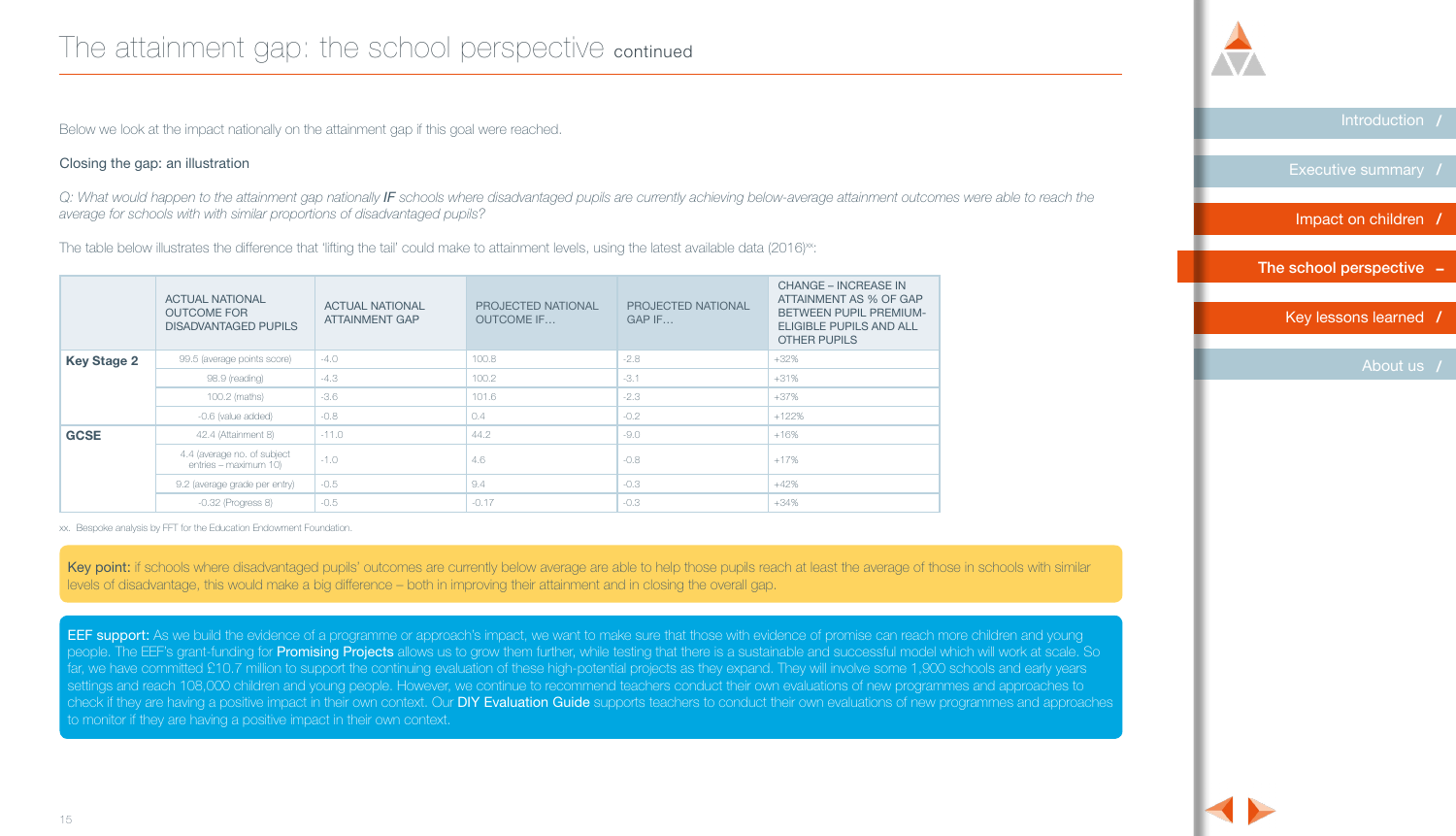

[Executive summary](#page-2-0) **/**

[Impact on children](#page-4-0) **/**

[The school perspective](#page-9-0) **/**

Key lessons learned **–**

[About us](#page--1-0) **/**

<span id="page-16-0"></span>1. Early Years education has huge promise in preventing the attainment gap becoming entrenched before children start school.

However, it has not – yet – yielded as much as it should. Professional support and training for early years workers is key. Areas with potential include communication and language approaches; selfregulation strategies; and parental involvement.

- 2. What happens in the classroom makes the biggest difference: improving teaching quality generally leads to greater improvements at lower cost than structural changes. There is particularly good evidence around the potential impact of teacher professional development; but the supply of highquality training is limited.
- 3. Targeted small group and one-to-one interventions have the potential for the largest immediate impact on attainment. Some wholeclass and whole-school interventions have shown promise but may take longer to show results.
- 4. The transition between phases of education notably early years to primary, and primary to secondary – is a risk-point for vulnerable learners. Schools need to diagnose pupils' needs as soon as possible in order to put in place effective support to help those falling behind to catch up.
- 5. The challenge of improving post-16 attainment is a particular issue for students from disadvantaged backgrounds. A majority of students eligible for free school meals have not achieved a good standard in English and mathematics by age 19. More evidence is needed to identify the best ways to improve outcomes for these learners.
- 6. Pupil Premium funding is a valuable focus to support senior leaders in raising the attainment of disadvantaged young people. But it is vital that schools (as well as early years and post-16 settings) consider how *all* their resources can be used to achieve this goal. Good teaching for all pupils has a particular benefit for disadvantaged pupils.
- 7. There is a strong appetite for educators to engage with and use evidence. Up to two-thirds of senior leaders use our Teaching and Learning Toolkit to make decisions, while more than 10,000 schools in England have signed up to take part in one of the EEF's trials so far.
- 8. Robust and independent evaluation of highpotential programmes is not only possible, but essential. Evidence is a crucial tool to inform senior leaders' decision-making and help them identify 'best bets' for spending. Time and money is too scarce to stick with approaches and programmes which do not make a real difference. The effective use of evidence means strategically abandoning ineffective approaches, as well as implementing new ones with positive evidence behind them.

9. We know enough in key areas of teaching and learning to start making a positive difference now. While generating new evidence remains essential, in areas such as literacy there is no excuse for not deploying the existing, extensive evidence to support teaching practice – as we are doing, for example, through our £10 million campaign to boost the literacy of primary-age pupils in the North East. Our growing bank of EEF guidance reports gives teachers the best available evidence in a range of key areas.

10. The £5 billion per year asset of teaching assistants can be deployed more effectively. Though previous research had suggested that teaching assistants can have a negative impact on children's learning, EEF trials have shown how, when properly trained and supported, teaching assistants working in structured ways with small groups can boost pupils' progress.

- 11. How a project is implemented is vital and arguably as important as its content. Successful projects have clarity around their structure, objectives and target group, with high-quality training and materials that allow for adaptation and strong implementation. The EEF's forthcoming guidance report, *A School's Guide to Implementation*, draws out what we have learnt over the last six years.
- 12. Most programmes are no better than what schools are already doing: around 1-in-4 EEF trials show enough promise for us to re-invest in. Teachers and decision-makers are right to be discerning about where they spend their limited funds.